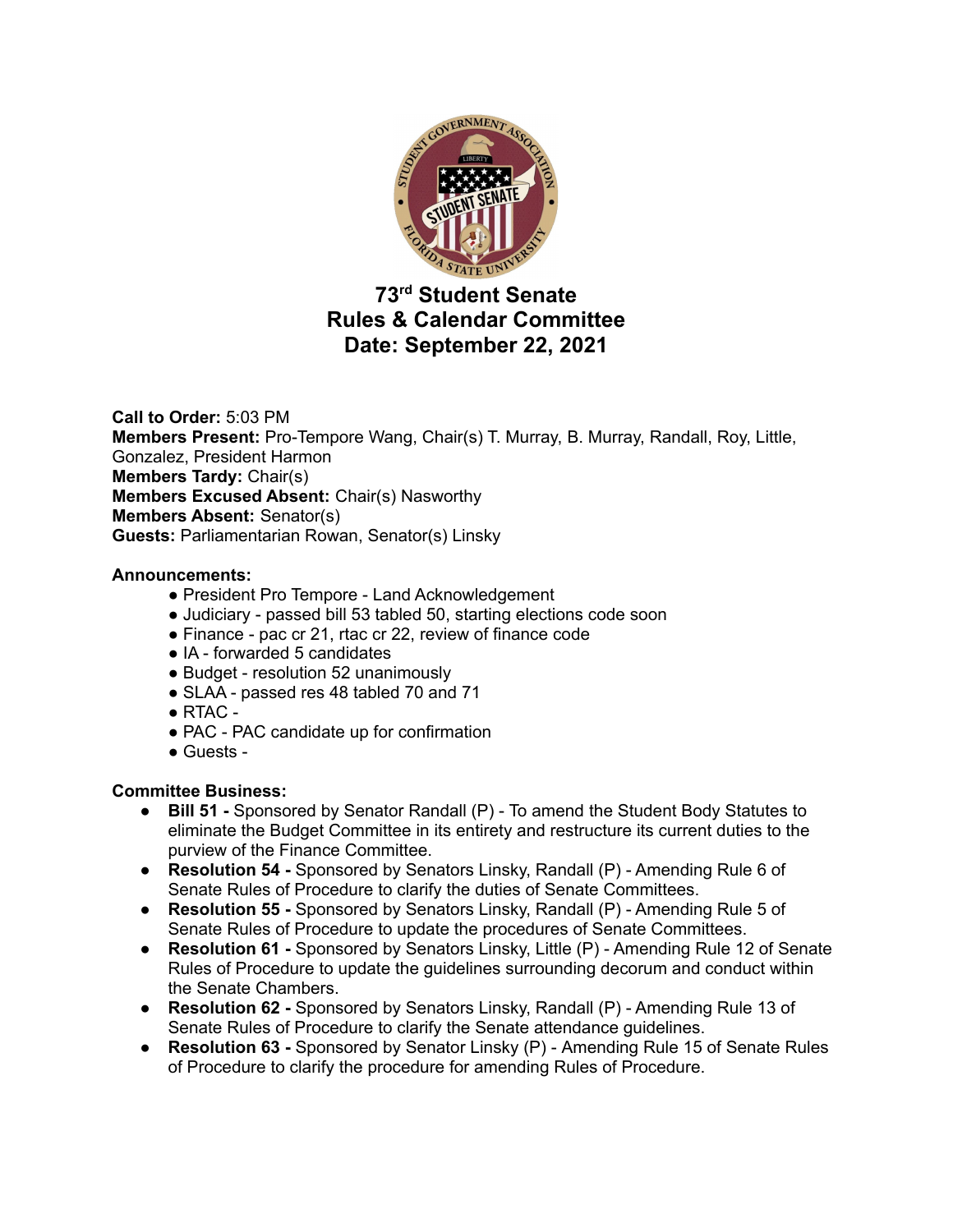- **● Resolution 65 -** Sponsored by Senator Randall (P) To amend the Rules of Procedure to eliminate the Budget Committee in its entirety and restructure its current duties to the purview of the Finance Committee.
- **● Resolution 66 -** Sponsored by Senators Linsky, Little (P) Amending Rule 14 of Senate Rules of Procedure to revise the process for censures and simplify disciplinary actions.
- **● Vote to forward Senator Destine for impeachment**

### **Old Business:**

- **● Bill 51 -** Sponsored by Senator Randall (P) To amend the Student Body Statutes to eliminate the Budget Committee in its entirety and restructure its current duties to the purview of the Finance Committee.
	- Opening Statement:
		- Randall: the point of hearing 51 today is to get feedback, do not expect to be voting on it today, would like to meet individually with all of you to see what you think. Met with Gonzalez will be doing it again. Dissolve the budget committee and have all the money people in one place. We have a lot of people already doing things with the finance code, this will allow them to now look at and change finance code. Budget has had quorum problems in the past, this will help with that by making the committee bigger.
	- Technical Non-Debatable Questions:
		- T. Murray: This combines finance and budget?
		- Randall: Yes
		- Little: when does this affect budget?
		- Randall: does not affect the budget now by any means, will affect the 2022-2023 budget.
	- **○ Little moves to enter round-table discussion; Gonzalez seconds**
	- Round Table:
		- Roy: what was the initial point of having budget and finance separate?
		- Randall: have not looked at that, I would imagine that it is because budget week is such a beast on its own.
		- Wang: how would budget week be handled?
		- Randall: make the full use of our committees, doesn't currently utilize the vice chair position enough. I would want to use my committee more and increase the amount of work for the vice chair position, delegating a lot more responsibility, delegating also to the most active members of the committee. Easiest way of attacking something big is using what we have and seeing what we can do? Not necessarily enough to do?
		- T. Murray: Have you considered asking the President to create subcommittees?
		- Randall: Yes, this was one of the possible solutions that were discussed, the idea would be doing finance as normal and having a sub committee to handle things like this. We brought it down to the two finance committee ideas. Didn't choose the sub committee idea yet so we can start off with the whole committee dealing with things and see if that works, if it doesn't, we could then begin to work into breaking it into smaller groups. I would love to further discuss this and hear about
		- Point of information: Gonzalez: how are we doing questioning in roundtable? Usually the sponsor does not get to speak about it.
		- Wang: I am allowing him to speak if someone asks a question.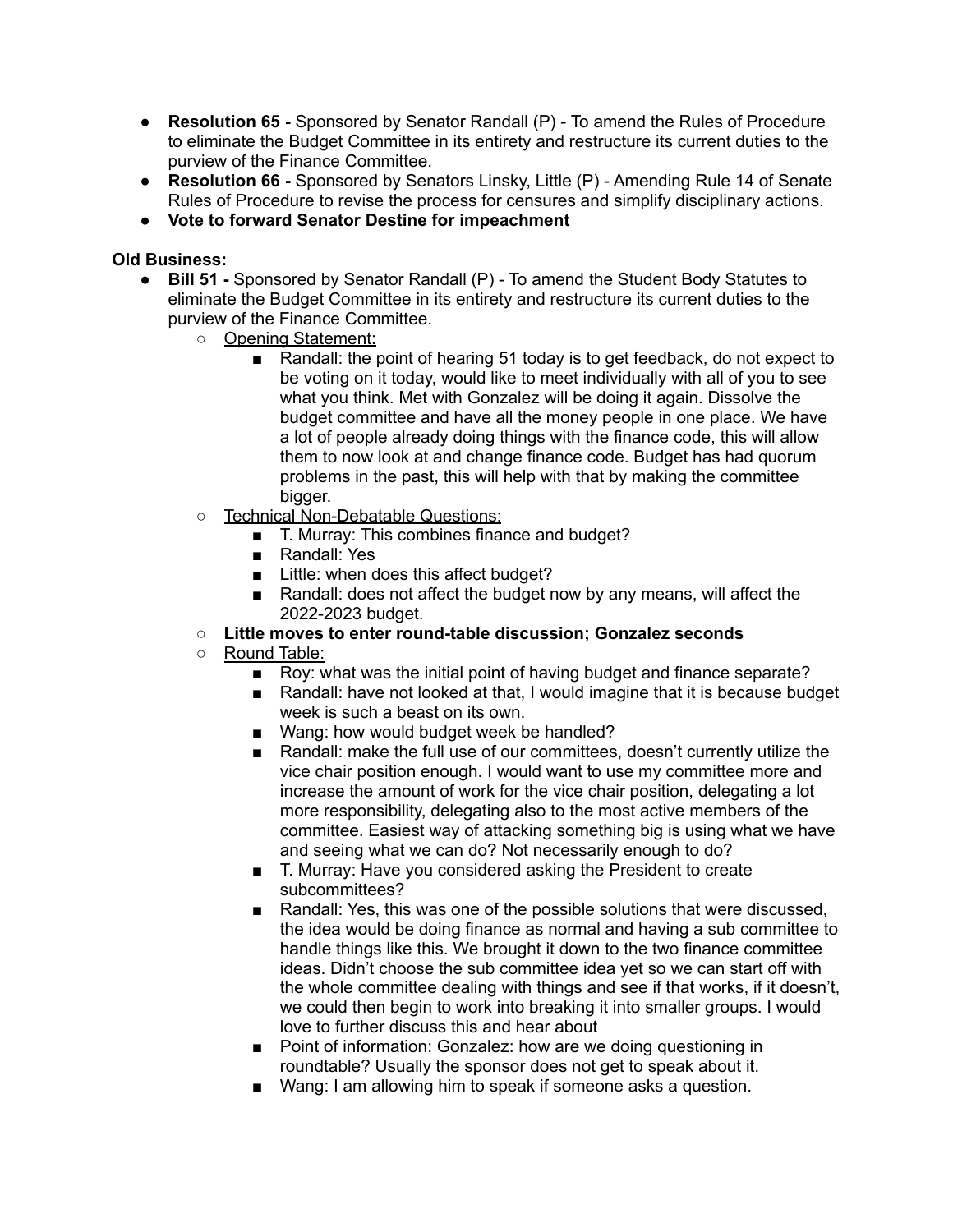- Rowan: usually questions would be a point of information directed to the chair to be directed then to the appropriate person in this case the sponsor.
- Gonzalez: I think we should vote on this today. I am fully against this bill and have seen this kind of thing before, and it makes sense on paper but not in practice. Not practical, so much work for one committee to handle. I think the quorum reason brought up by the sponsor is not enough to pass this bill. Been a part of three budget bills and two sweepings, just doesn't make sense, we make sweeping and central reserves for a reason and the precedent is that one committee deals with allocations, there is a reason that they are separate, as it relates to finance code, there is already so much to process, to have one committee deal with all of that, it just doesn't work. Combining these two committees will not inherently fix the engagement issue. Delegating would already be a thing but having one big committee just does not make sense, the bureaucratic process for requesting finding is already hell. At the end of the day this is too much for one chair and delegating creates too many levels that will be confusing. The connections that budget has with organizations is very different that what finance has and what finance does. To back track on all the progress that has been made with connections is a bad idea
- Little: does the combination of budget and finance make the work of finance disproportionate to the other standing committees
- Randall: not necessarily, the committees already have a lot of stuff to do, Judiciary has a huge purview, SLAA has a huge purview, Internal Affairs oversees basically all appointments and agency and bureau reviews. This is entirely management.
- Little: will this extra work dissuade people from joining the already unpopular finance.
- Randall: I think people do what to be in finance, I think this will actually incentivise people to join finance.
- Wang: how will you handle having PAC meetings and budget week?
- Randall: budget week doesn't have to be budget week, it cold be budget month. Do two meetings for that week, one for all the other business and one for the deliberations.
- Roy: Been going through the website, budget met 10 times since january and finance met 17 times. Finance may still be a bit overloaded, there are a lot of discrepancies compared to finance. Finance meets a lot more than budget and budget meeting are typically a lot shorter
- Gonzalez: In my humble opinion, the historical record of past committees in the past year is irrelevant because committees have not been doing their job. That is not blaming the chairs, it is blaming the environment of senate and the engagement issues. When the beginning of this bill was brought up, there was a lack of knowledge of all the moving parts of budget week and allocations in general. Besides Harmon, I am the most qualified to talk about this and the right stuff is just not there.
- Little: I agree with chair Gonzalez in that it is a good idea on paper, I also like the idea of having budget week be longer than a week. My issue lies in people not wanting to be in a committee with that much work. Statistically a lot of people do not get their top preference, and that would have like 40% of member in Finance not really want to be in that committee, it would have members lack enthusiasm and engagement.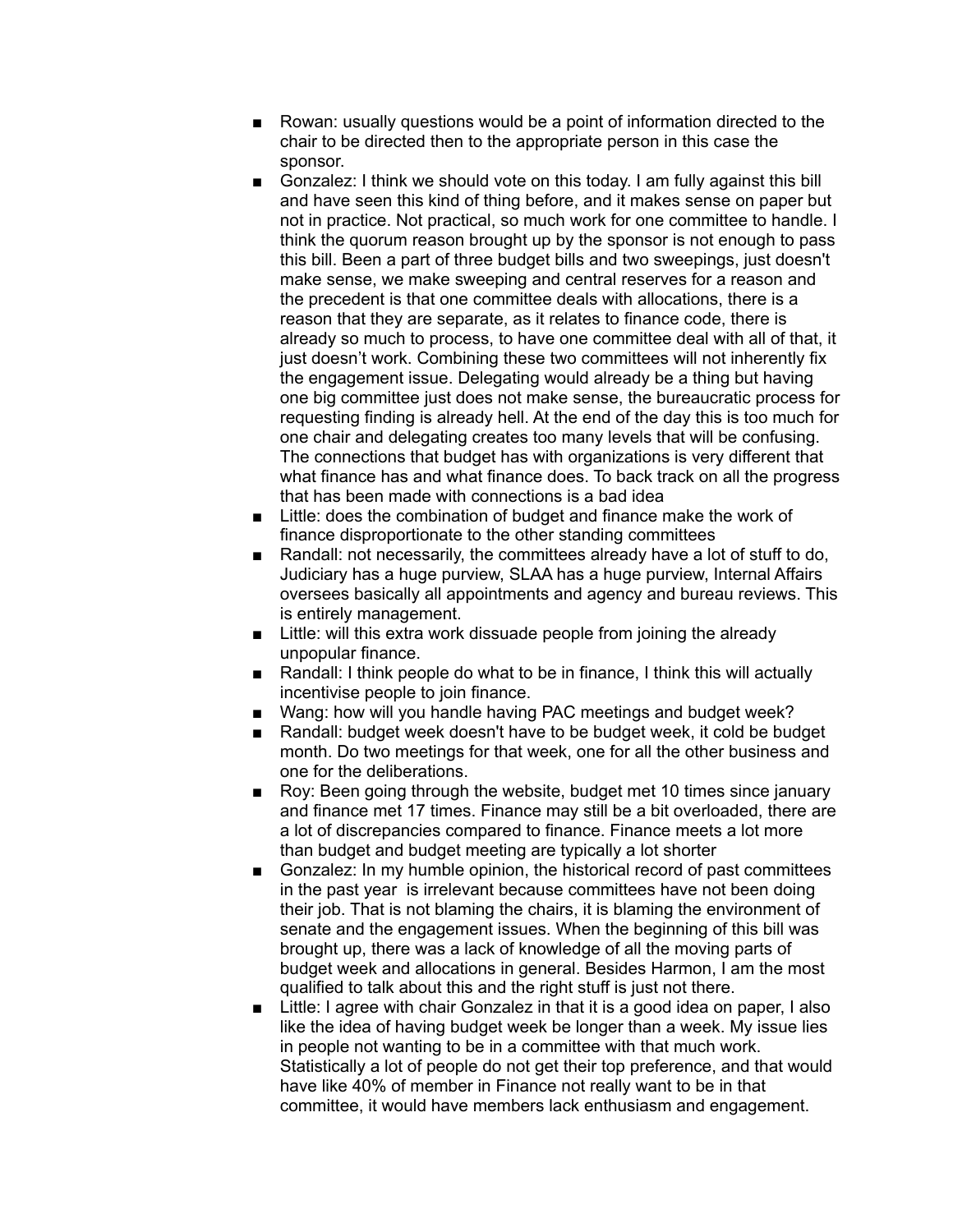Not against the notion of combining budget and finance but it would put an undue burden on the committee and those who are not super into being in this new big committee. The committees who don't put in 100% could cause the whole system to back up.

- Roy: I want to ask what more can the budget do, budget has not been doing what they are supposed to or does not have enough to do. What could make the committee more busy?
- Gonzalez: We do not do a great job at engaging with the people who want to request money, there is a lack of information that the requesters have, not doing a good enough job at working with exec to increase outreach. Strengthening the relationship with them so they know what all they can do with budget.
- Roy; that sounds like it falls to the chair, what more can be moved so in meetings members can have a more active role?
- Budget hasn't been taking up the job to review financial code which governs the committee. Could work with finance so both committees could be reviewing the code. The whole thing of outreach doesn't just fall on the chair, and if we are doing outreach, that would bring more requests in.
- Gonzalez moves to call the questions; B. Murray seconds
- Randall objects.
- Gonzalez does not withdraw.
- Vote on motion to call the question
	- T. Murray: No
	- Gonzalez: Yes
	- Little: No
	- B. Murray: Yes
	- Randall: No
	- Roy: No
	- Harmon: Abs
- **○ RESULT: still in roundtable**
	- Roy: Why did Randall object?
	- Randall: I would like to continue speaking about this, I would like to address any concerns and fix things that might not work. I would like some feedback and do better and come back with something that can be proud of.
	- Gonzalez: respectfully, those conversations should have been had outside of this committee.
	- Roy: For budget week it relates to PAC and RTAC, usually everything is passed easily, once or twice a semester does debate happen, I do not think that PAC and RTAC should be a reason that it doesn't happen in finance.
	- Little: my vote is currently undecided, the main issue we are running into is how do we not overwork the finance committee. How do we do this without giving finance too much responsibility, I do not know how we would fix that right now. IS there a way we can combine these two without making finance feel like there is too much to do.
	- Randall: to clarify something in my opening statement, this is around the assumption that finance is underworked.
	- Roy: ???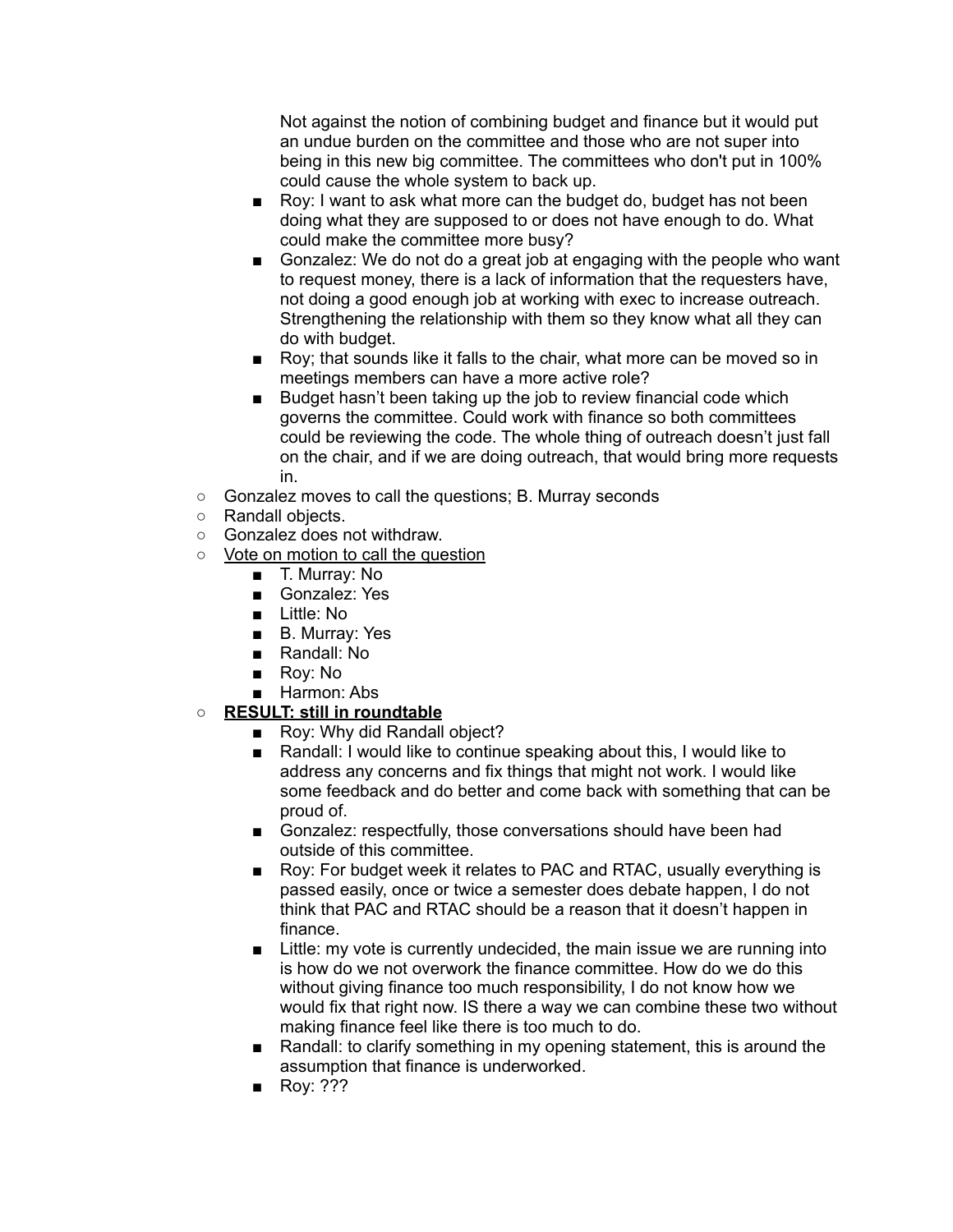- Randall: This is my last two months in senate, so I am going to hammer on this. I know not every finance chair does that.
- Harmon: why did this pass judiciary, what was discussed there
- Little; a lot of my committee is not super engaged, no shade, a lot of the members are new people so they may not have seen all of the implications of this, the stronger voices in the committee were in favor of this and the newer members follow those voices. Are finance code revisions expected of every finance committee?
- Randall: it is generally the job of every finance committee, the way in doing it so deliberate is not at all the standard, it is something I am charging my committee with and is apart from the norm.
- Little: judiciary has the task of taking on election code so this is the first time we are really doing this. Is the task of the finance code something that could be relegated and condensed to a certain time period.
- Randall: easily, there are always lulls in budget and finance work, the natural ebbs and flows allow us to meet and fill the time with other finance business, to have budget and finance meet every week
- Little: one final question, is this bill undoable? If this were to pass and three weeks in to the 74th senate we realize this is a bad idea, could we then move to recreate the budget committee?
- Randall: there are a lot of ways to handle that so that is an option, another idea would be to go back to the other options that were proposed, such as sub committees.
- Little moves to table; T. Murray seconds
- Gonzalez objects
- Vote on the motion to table:
- T. Murray: Yes
- Gonzalez: No
- Little: Yes
- B. Murray: Yes
- Randall: Yes
- Roy: Yes
- Harmon: Abs
- **○ Bill 51 is tabled.**
- **● Resolution 54 -** Sponsored by Senators Linsky, Randall (P) Amending Rule 6 of Senate Rules of Procedure to clarify the duties of Senate Committees.
	- Opening Statement:
		- Linsky: Changes the name of Oversight, SLAA to just Student Life, changes in 6.4 to changes in nominee, taking out professional workshops because we do not do those, yields to all questions.
	- Technical Non-Debatable Questions:
		- None
	- Chair Little moves, Barrett Seconds
	- Round Table:
		- Little: Deleting responsibilities of internal affairs committee, does not agree with. Agrees with changing rules to fit our current ways, had a long discussion with sponsor on how committees work and engaging in ways that committees can be better. Do not redact section c. Just because it was not done last year due to the circumstances, it's still a way to get committees engaged. Gives senate leadership a better idea of where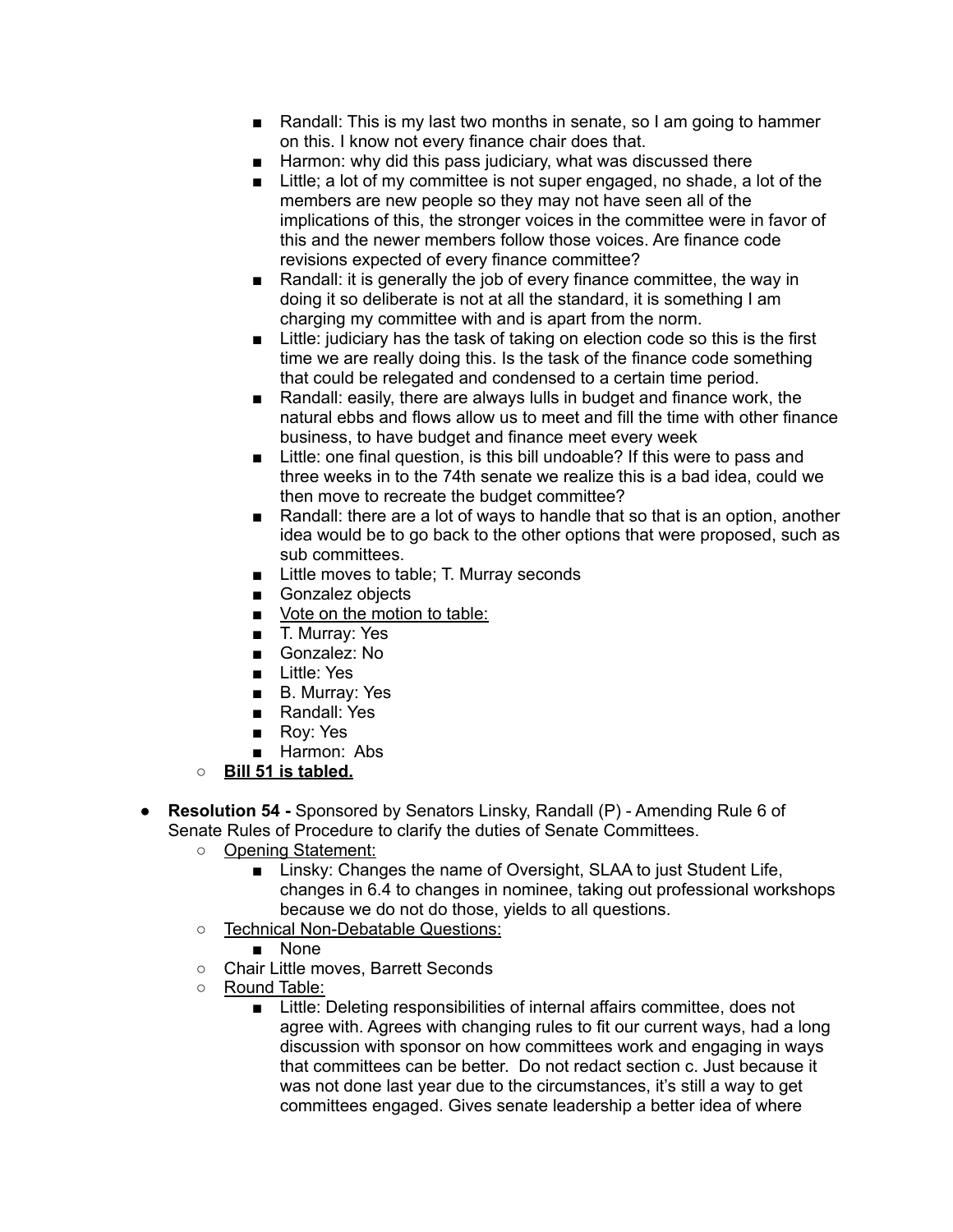committees are at. We can in the future have IA do these things in the future.

- President Harmon: This has never been done at all: surveys. Likes letter D clause. Understands sponsors ideas for deleting it but likes the idea of keeping it.
- Little: Would you find a friendly unreadact c or d or both?
- Linsky finds it friendly to unredact d but not c.
- Little agrees that its great to do professional workshops with professional people. Motion to un redact D and barrett seconds. Linsky seconds.
- Little: Talk more about why you changed SLAA to just Student life?
- Linsky: In SLAA, nothing concerns academic affairs in committee, misleading to new senators since they don't deal with academic affairs.
- Harmon: How does this relate to the budget bill that was just introduced
- Linsky: When we wrote this bill, we started questioning finance and budget and how they should be together, to find common themes and purpose in this document and additions in uniform to these themes. Being represented in what the work actually entails.
- ■

# **○ Little calls question; Barrett seconds**

- Closing Statement:
	- Linsky: Thanks for putting fresh eyes on this. Been a while since ROPAH has met regularly. Takes a while to get back in tune to how we were thinking and questions are appreciated.
- Vote:
	- Barrett: Yes
	- Gonzalez: Yes
	- Little: Yes
	- B. Murray: Yes
	- Harmon: Abs

# **○ RESULT: RESOLUTION PASSES**

- **● Resolution 55 -** Sponsored by Senators Linsky, Randall (P) Amending Rule 5 of Senate Rules of Procedure to update the procedures of Senate Committees.
	- Opening Statement:
		- Linsky: A lot of the additions were making here, in 5.5 were looking at the flow of talent from senate to different sga organizations. It leaves us pending from business that needs to get done when vice chair or chair position becomes vacant. This bill gets a vice chair or chair in immediately so that business can be conducted. This creates stability and continuity. 5.13 talks about subcommittees and how the President should listen to Chair's of the appointment of subcommittees
		- Technical Non-Debatable Questions:
		- Little: is it precedent for ad hoc committees for appointed chairs or is it elected?
		- Wang: All ad hoc committee chairs have been appointed not elected.
	- Little moves to go into roundtable ;barrett seconds
	- Round Table:
		- Barrett: Committees are not able to conduct business if quorum is not met, if random vacancy happened would election be able to still happen?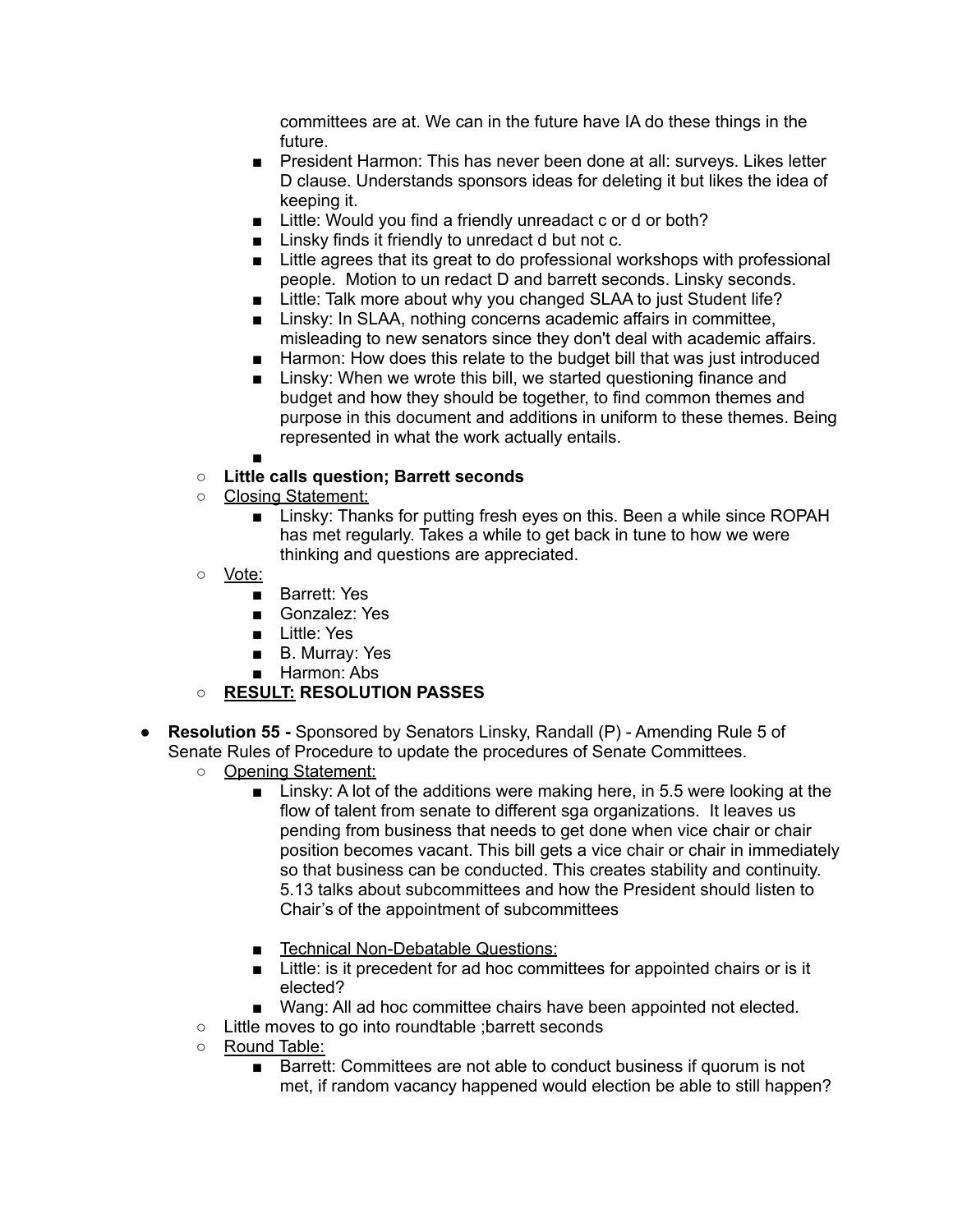- Linsky: One thing I like about quorum, is that it's easier to meet quorum if that one person is missing. Can't have an election without quorum. One thing we're trying to solve is conducting business if quorum is not met.
- Roy: What is the purpose of this resolution?
- Linsky: Governs how committees conduct business. Resolution tries to make it easier with quorum and vacancy elections.
- Little: Does this address if a chair resigns in the middle of the meeting or if they resign at the beginning of the meeting?
- Linsky: If the chair resigns not in the meeting, this would be the first item of business in the beginning of the next meeting.
- Harmon: 5.5 I, Says in the event of a vice chair or chair being vacant, the most senior member would take over, let's say 7 members are fairly new, what would happen. What would happen if its not really a "senior" member running the meeting. Feels like it would be messy. This senator would have to run chair elections which would be messy.
- Roy: Parliamentarian or pro tempore could run this election?
- Linsky: Interesting hypothetical. Did not think about this situation
- Harmon: President should be able to delegate that position to senate leadership and remove the conflict between committee members running it and running for it.
- Little: agrees with it, whoever runs the meeting would have to vote for the new committee leadership which does not feel right. Senate leadership would be best as a third party. Specify that senate president can only delegate this position to senate leadership or someone outside of the committee.
- Wang: Enumerate Senate president and then delegate it to senate leadership if president is not available.
- $\blacksquare$  Little moves to amend 4.5 i. Strike out the most senior member of the committee with the senate president or member of the office the senate president as designated by the Senate president. Barrett seconds
- Gonzalez: Why did you strike secret ballot portion of 5.5 f
- Linsky: Secret ballot is chicken shit. Were public servants.
- Gonzalez: Why did you strike 5.7
- Linsky: Following robert's rules of order.
- Gonzalez: In terms of quorum, alot of chairs refer to roberts rule of orders on sga website, and does not refer to quorum and not easily accessible and believes 5.7 should stay.
- Linsky: Open to amending and important rule for senators to know
- **■ Gonzalez: moves to amend 5.7 and moves to strike second sentence that defines what quorum is. Harmon seconds linsky finds it friendly**
- Roy: Interpretation of 5.15 b
- Linsky: This goes into rules and calendar conversation of who's on the calendar. Makes it easy to hijack calendar. This might have been tackett expressing frustration about people not showing up to funding boards and leapfrogging into something better.
- Gonzalez: 5.8B <sup>2</sup>/<sub>3</sub> presence of reading a bill in its entirety, why?
- Linsky: How do we make deadlines for submitting legislation to the packet, especially last minute. Should be an indication to senators that a deadline does mean something and should be followed!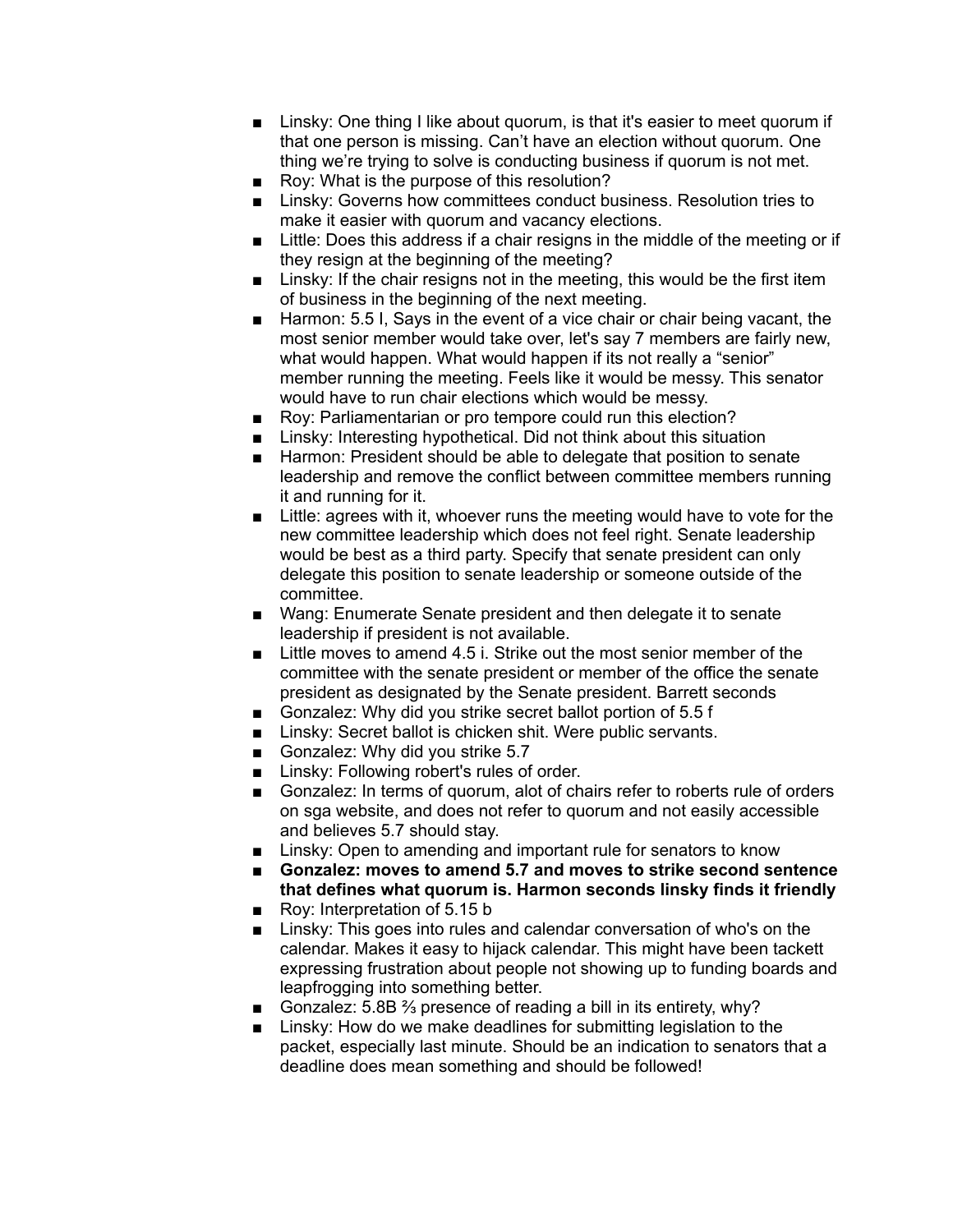- Gonzalez: Not to the senate floor, but to the second reading is how she's reading it. Usually when we do this, it means it is pertinent to pass the bill because the senate is about to end and it's important to hear.
- Linsky: Whats the voting record on this if its this pertinent?
- Little: I don't know if <sup>3</sup>/<sub>3</sub> measures up with this standard
- Gonzalez: if there is an objection, then it goes to a <sup>2</sup>/<sub>3</sub> vote. Moves to amend 5.8b to add if there is an objection it shall go to a ⅔ vote.
- Gonzalez: 5.10, why is signature crossed out
- Linsky: Chair already looks over minutes and its not necessary
- Barrett: Why does committee reports need signature
- Linsky: committee reports need to be striked through
- Barrett: 5.6h why is it striked out
- Linsky: going directly to rules and calender
- Gonzalez: In striking the signature, did you look at attendance of committee meetings?
- Wang would like to see this bill tabled
- **■ Gonzalez tables, roy seconds**
- **TABLED**
- **● Resolution 61 -** Sponsored by Senators Linsky, Little (P) Amending Rule 12 of Senate Rules of Procedure to update the guidelines surrounding decorum and conduct within the Senate Chambers.
	- **○ TABLED**
- **● Resolution 62 -** Sponsored by Senators Linsky, Randall (P) Amending Rule 13 of Senate Rules of Procedure to clarify the Senate attendance guidelines. **○ TABLED**
- **● Resolution 63 -** Sponsored by Senator Linsky (P) Amending Rule 15 of Senate Rules of Procedure to clarify the procedure for amending Rules of Procedure.
	- **○ TABLED**
- **● Resolution 65 -** Sponsored by Senator Randall (P) To amend the Rules of Procedure to eliminate the Budget Committee in its entirety and restructure its current duties to the purview of the Finance Committee.
	- **○ TABLED**
- **● Resolution 66 -** Sponsored by Senators Linsky, Little (P) Amending Rule 14 of Senate Rules of Procedure to revise the process for censures and simplify disciplinary actions **○ TABLED**

### **New Business:**

- **● Jackson Destine: Suspension Hearing**
	- Opening Statement:
		- Wang: Destine was suspended, and Rules had a suspension hearing. He was granted a leave of absence until the start of Summer C since he was going through a lot of personal issues. When his leave of absence was up, he never showed up to any Senate or Committee meetings. Harmon has reached out, and he has not responded to any correspondence.
	- Technical Non-Debatable Questions:
		- X